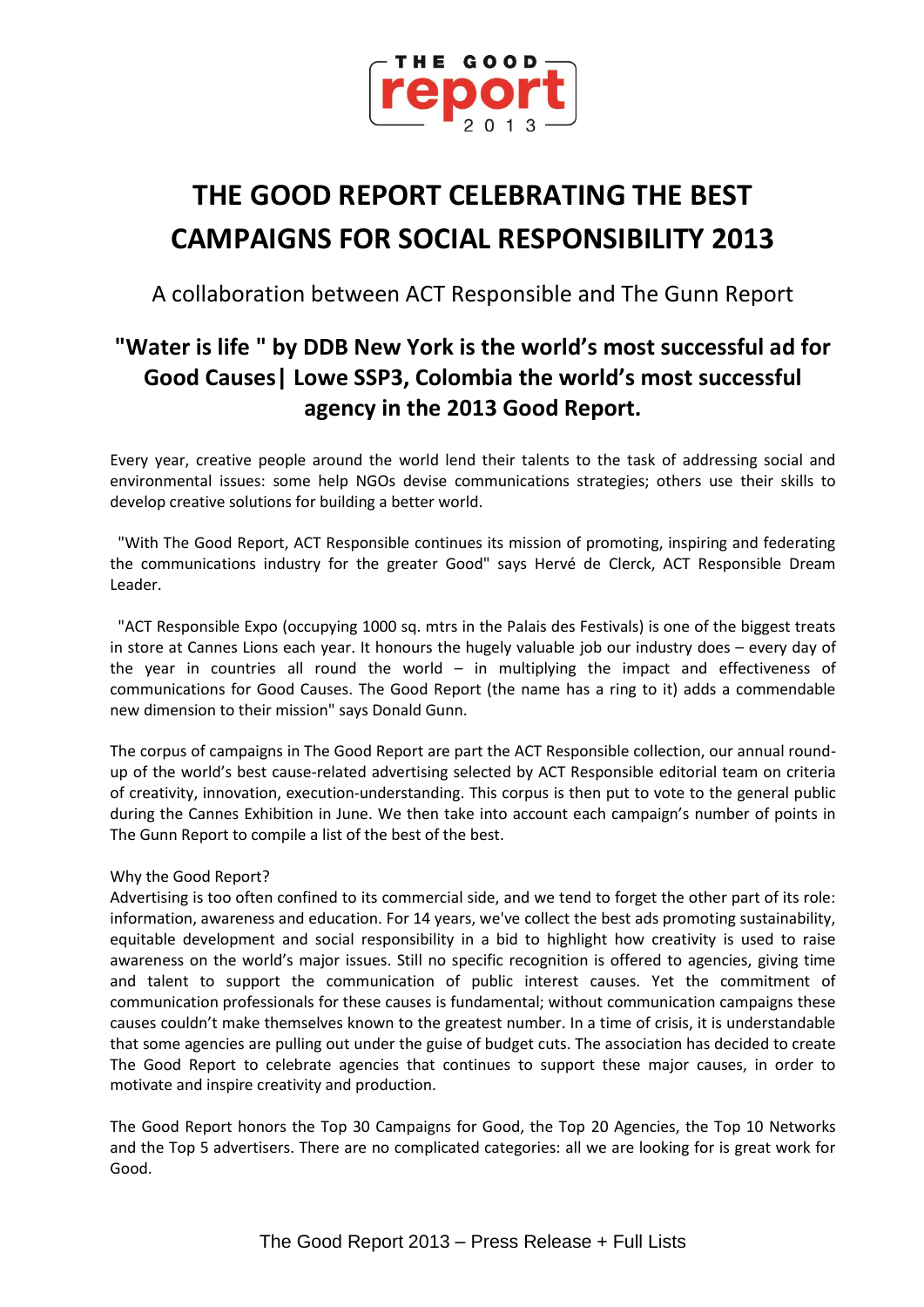

Taking the top places are:

#### **Most successful Campaigns promoting good causes 2013**

- #1 #FirstWorldProblems, for WATERisLIFE by DDB NY United States
- #2 Potable Water Generator for The University of Engineering and Technology by FCB Mayo Peru
- #3 CNN Ecosphere for CNN by Heimat Germany
- #4 Rivers Of Light for Colombian for Ministry of Defense by Lowe SSP3 Colombia
- #5 Smoking Kid for Thai Health Promotion Foundation by Ogilvy & Mather Bangkok Thailand

#### **Most successful Agencies promoting good causes 2013**

- #1 1. Lowe SSP3, Colombia
- #2 TBWA-PARIS, France
- #3 McCann Erickson Madrid, Spain
- #4 Publicis Conseil, France
- #5 DDB NY, USA

#### **Most successful Networks promoting good causes 2013**

- #1 MCCANN Worldgroup
- #2 DDB Worldwide
- #3 Havas Worldwide
- #4 Ogilvy & Mather Worldwide
- #5 Lowe Worldwide

#### **Most successful brands promoting good causes 2013**

- #1 Amnesty International
- #2 Colombian Ministry of Defense
- #3 WWF Worldwide
- #4 Greenpeace
- #5 Surfrider Foundation

"With The Good Report, ACT Responsible continues its mission of promoting, inspiring and federating the communications industry for the greater Good. We truly believe advertising has a major role in educating and promoting good to help make the world a better place and we are proud the celebrate this work every year. Producing The Good Report with the collaboration of The Gunn Report Team is a great privilege" says Hervé de Clerck, ACT Responsible Dream Leader.

"The Act Responsible Expo is one of the must see exhibitions at Cannes Lions each year. It honours the hugely valuable job our industry does, throughout the year in countries all round the world, in multiplying the impact and effectiveness of communications for Good Causes. The Good Report adds a commendable extra dimension to their mission and we are proud to be a part of it," says Donald Gunn, founder of The Gunn Report and ACT'ive Partner.

[View here The Good Report 2013](https://act.adforum.com/creative-work/playlist/16349/) playlist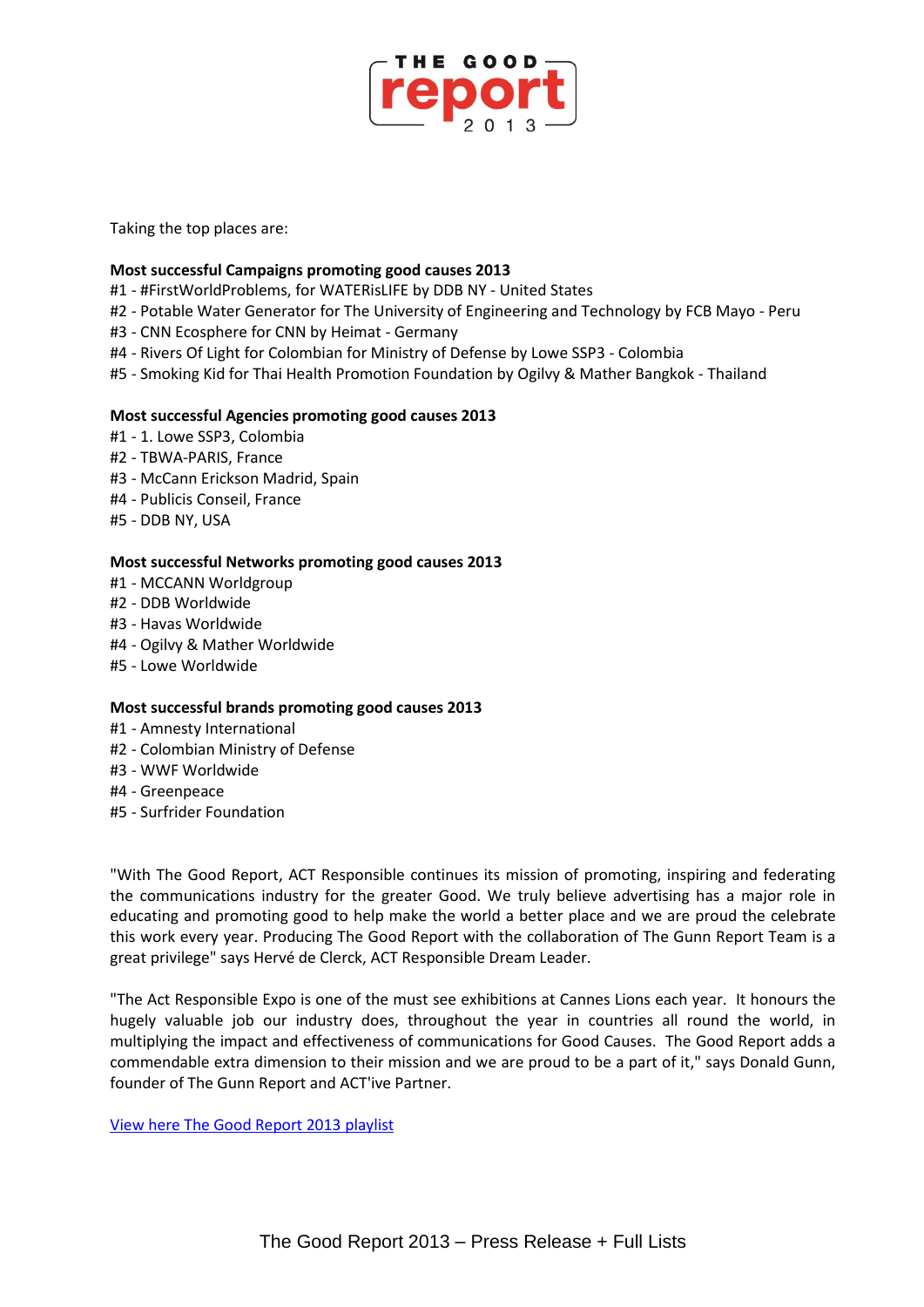

#### # # #

For further information, please contact:

Isabel Kurata Amanda Benfell Co-Founder Head of Press & PR Act Responsible & The Good Report NARC Email: [isa@act-responsible.org](mailto:isa@act-responsible.org) Email[: amanda.benfell@warc.com](mailto:amanda.benfell@warc.com) Office: +41 27 480 3045 Phone: +44 (0) 20 7467 8125 Mobile: +33 6 0708 1207 [www.warc.com](http://www.warc.com/)

ACT Responsible & The Good Report The Gunn Report Bord Du Canal, 33 **Bord Du Canal, 33 Bord Du Canal**, 33 **85 Newman Street** Chalais, CH 3966 London W1T 3EU Switzerland United Kingdom [www.act-responsible.org](http://www.act-responsible.org/)

#### **About ACT Responsible**

ACT Responsible is a Swiss-based non-profit organization created in 2001. ACT stands for Advertising Community Together. The association mission is to federate the Advertising Communications industry around Social Responsibility and Sustainable Development and share good practices. Today, ACT Responsible has created, hand in hand withAdForum.com, a large and unique database of campaigns gathered worldwide, highlighting outstanding work and showing how the advertising industry is playing its role raising awareness on crucial issues. ACT Responsible has built a network of committed agencies, media, production companies, advertisers, institutions, NGOs and corporations all over the world, who believe responsible advertising is an essential focus of modern communications. The association is part of the United Nations Global Compact.

#### **About The Gunn Report - The global index on creative excellence in advertising**

The Gunn Report – the global index of creative excellence in advertising – identifies the most awarded and applauded work in the world each year and its creators. The Gunn Report website – www.gunnreport.com – is an unprecedented resource for people working in Advertising, Communications and Marketing. It combines a uniquely searchable library of the world's best work since 1999 plus full records of the world's best agencies and advertisers since 1999, with valuable programmes for education and training, proprietary research studies, signature features and special archives. The Gunn Report is available by subscription online and as a book with a showreel.